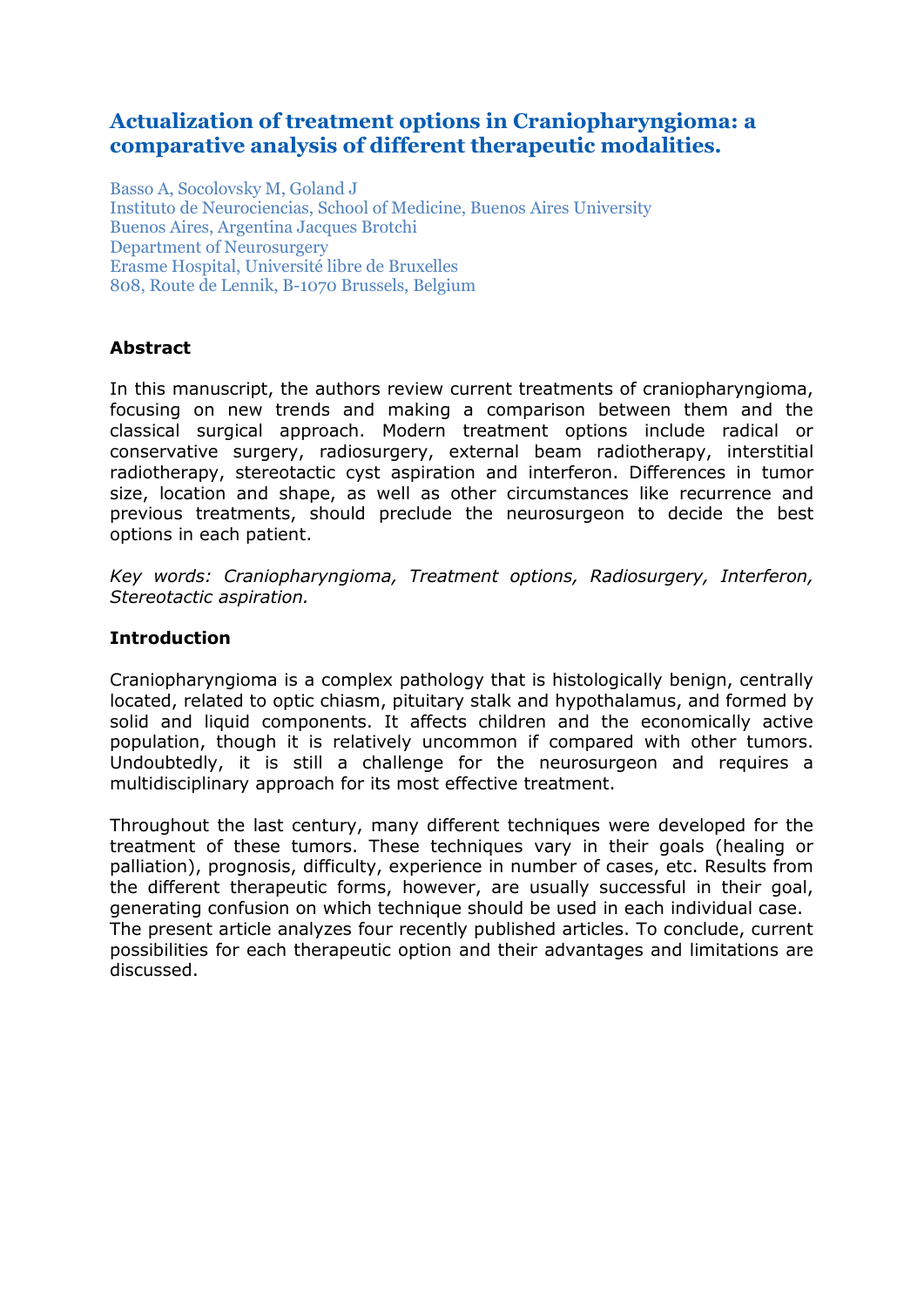1) SURGICAL TREATMENT OF CRANIOPHARYNGIOMAS: EXPERIENCE WITH 168 PATIENTS

Fahlbusch R, Honegger J, Paulus W, Huk W, Buchfelder M J Neurosurg (1999) 90:237-250

## **Information**

This article analyzes a series of 168 patients who were operated between 1983 and 1997. The pterional approach was used in 39.2% of them, whereas 23.6% underwent surgery through the transsphenoidal route. However, the authors claim that in the past few years they have frequently chosen the subfrontal interhemispheric approach (11.5%) for larger tumors, because it lends a greater percentage of complete resections. A total excision of the lesion was performed in 49.3% of the 148 patients that underwent open surgery as initial treatment, and in 85.7% of those where the nasal approach was used. Subtotal excision was performed in 22.3%, partial excision in 14.2% and only in 2.7% of the 148 patients a biopsy was carried out. Reasons for incomplete resection were a firm adherence to hypothalamus in 26.8% of cases, obstructed vision in 21.4%, large calcifications in 14.3%, adherence to perforating vessels in 10.7% and adherence to greater vessels in 7.1%. Perioperative mortality was 1.1% in firsttime surgical patients and 10.5% in cases of recurrence. Morbidity was 12.8% for transcranial surgery and 5.7% for transnasal approaches, including hypothalamic dysfunction, meningitis, seizures, diabetes insipidus and pituitary deficiency. The rate of patients free of recurrence after a longer period than 5 years was 86.5 % after 5 years and 81.3% after 10 years in total resections, against 48.8% for subtotal resection and 41.5% after partial excision, both after 5 years. All in all, 79% of the 148 patients initially operated are currently leading independent lives without limitations, being the survival final percentage 92.7% after 10 years.

## **Analysis**

The present article is the larger series published in the recent years. It includes a detailed study of patients' clinical and imaging signs and symptoms, with a complete analysis of their endocrine functioning, developed in a subsequent article (14). The exposed results back up the use of surgery as first therapeutic option in patients with craniopharyngioma, although they emphasize the importance of the surgeon's experience to reach good results. Likewise, knowing when to stop tumor resection if evidence of hypothalamic invasion or dissemination to other noble structures is found is stressed to the utmost. Therefore, in subsequent evolutionary terms, the authors conclude that, when it is indicated, there is a greater benefit for the patient if an incomplete resection is performed than when a total resection is attempted and it results in a patient with serious sequelae or even dead.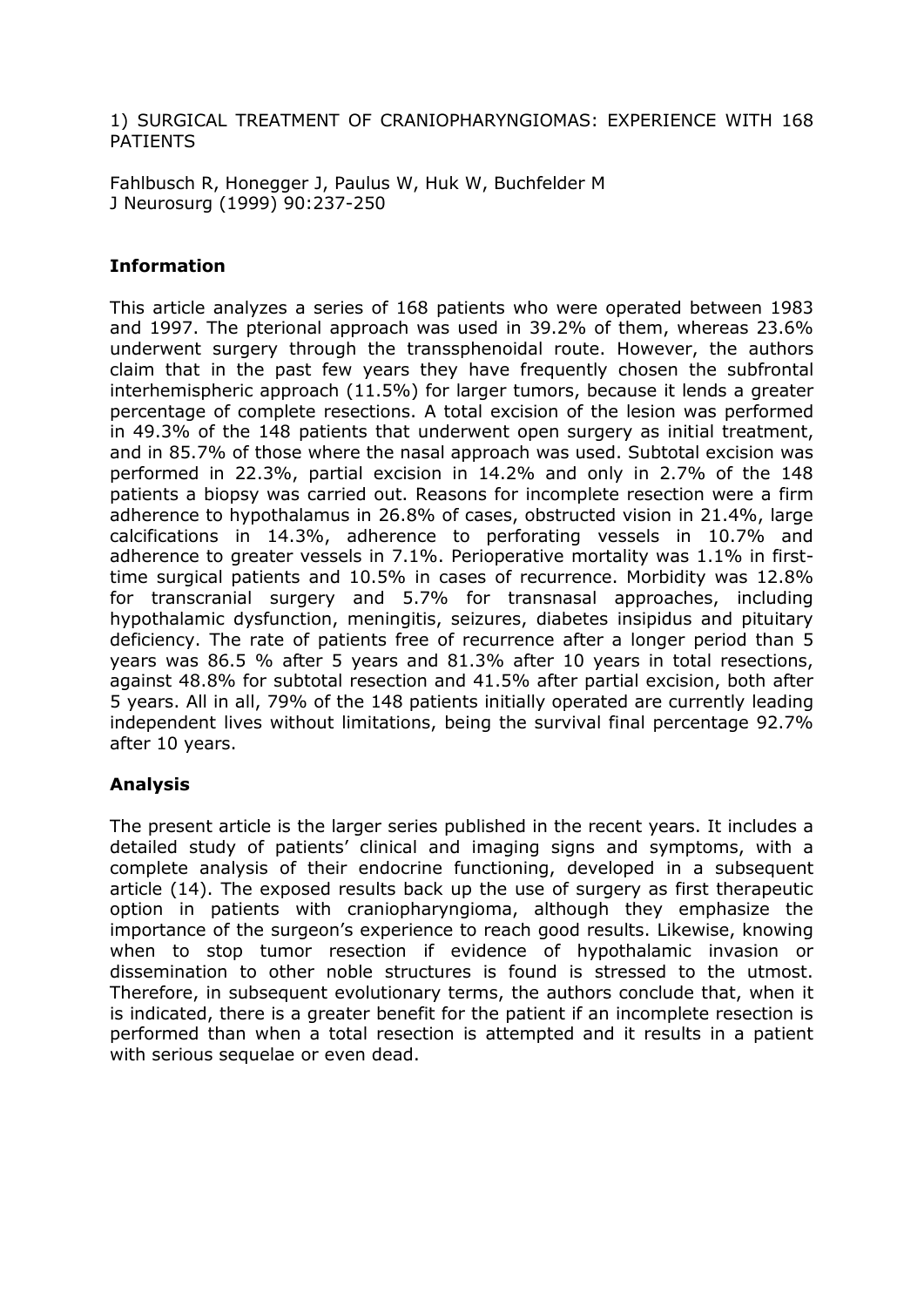## 2) GAMMA KNIFE RADIOSURGERY FOR CRANIOPHARYNGIOMAS

Wen-Yuh CH, Hung-Chi P, Cheng-Ying SH, Wan-Yuo G, Ling-Wei W J Neurosurg (Suppl 3) (2000) 93:47-56

# **Information**

The use of radiosurgery with other adjuvant treatments is analyzed in this article. A series of 31 patients is presented, 25 of which were treated with radiosurgery after other initial therapy, and 6 of which received radiosurgery as first therapy. If there was found an important cystic component making the localization of optic nerves and chiasm difficult, a stereotactic aspiration was performed prior to irradiation. Authors define as complete response the disappearance of more than 80% of residual tumor volume, whereas a progression was demonstrated when a tumor decrease below 20% of initial volume or an increase of tumor size was found. There was a complete response in 32.3% of cases (10 patients), a partial response in 32.3%, no changes in 22.6%, and a tumor volume increase in 12.8%, which was defined as failure of treatment because it induced the authors to apply a therapeutic method other than radiosurgery to control tumor growth. The evolution was excellent in 29% of cases, good in 38.7%, regular in 16.1%, and poor in 6.5%, according to the authors' classification. Three patients (9.7%) died during postoperative followup. The average follow-up for this series was 36 months. Morbidity was very low, including one patient with a post-radiosurgery quadrantanopia.

# **Analysis**

This series is one of the largest series under radiosurgical therapy for craniopharyngiomas. The study demonstrates that the reported morbidity is inferior to the one described for open surgery approaches, although favorable response to therapy is also reduced. There was a positive response to volume reduction of the solid component in a high percentage of cases, although the short follow-up does not provide ground for definitive conclusions at present. It is worth mentioning that 23 of the 31 patients underwent open surgery as initial treatment. Therefore, the series is composed mostly of already operated patients with postoperative recurrence, making it difficult to reach a definitive conclusion regarding the role of radiosurgery as initial therapeutic alternative for craniopharyngiomas. Likewise, no appreciations are made regarding the surgical experience of the centers where the surgical resections were performed, which, as it is widely known, is central for the evolution of operated patients.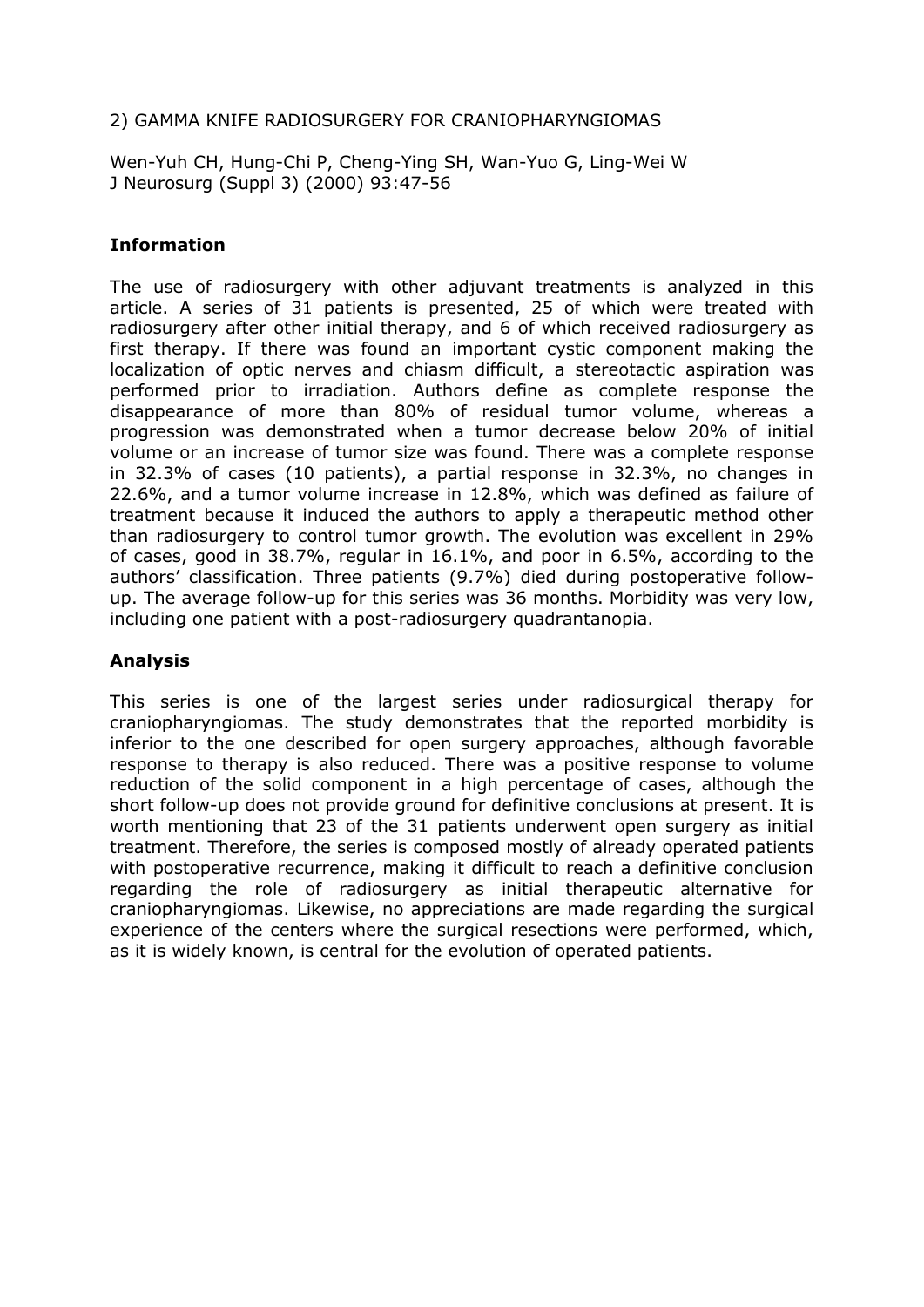#### 3) STEREOTACTIC INTRACAVITARY THERAPY OF RECURRENT CYSTIC CRANIOPHARYNGIOMA BY INSTILLATION OF 90YTTRIUM

Blackburn TP, Doughty D, Plowman PN British Journal of Neurosurgery (1999) 13(4):359-365

## **Information**

The use of intracavitary radiotherapy with 90Yttrium in six patients with recurrent craniopharyngiomas is described in this article. Six patients with eminently cystic recurrence were chosen, requiring periodically repeated aspirations due to the persistence of the tumors, for which other therapeutic approaches had completely been exhausted. Seven cysts were treated with this method, resulting in a permanent remission in five cases which required no further aspirations, although in two of them there was the need of 90Yttrium reinstillation. One case had no favorable response, showing a recurrence both solid and cystic, and the other case died a month afterwards due to solid complications. No patient developed worsening after the procedure, neither visual nor endocrine. The average follow-up was 3.5 years. An extensive review of all irradiated cysts presented in the literature was performed.

## **Analysis**

The use of intracavitary radiotherapy has proven to be a valid alternative in selected cases of tumors with cystic components. The recurrence of those cysts is very low after treatment. Although morbidity and mortality are also very low, the present study does not show significant endocrine or visual improvements after the procedure. While this would be explainable by the fact that these patients present recurrence of previous therapies that may have generated irreversible ophthalmologic or endocrinological deficits, improvement in the cases treated from the beginning and reported in the world literature analyzed in this article is not proved. Therefore, this therapy would be reserved for cystic tumors against which other treatments had failed, without the primary goal of improving symptoms but of definitively decreasing the volume occupied by the cystic component in the lesion.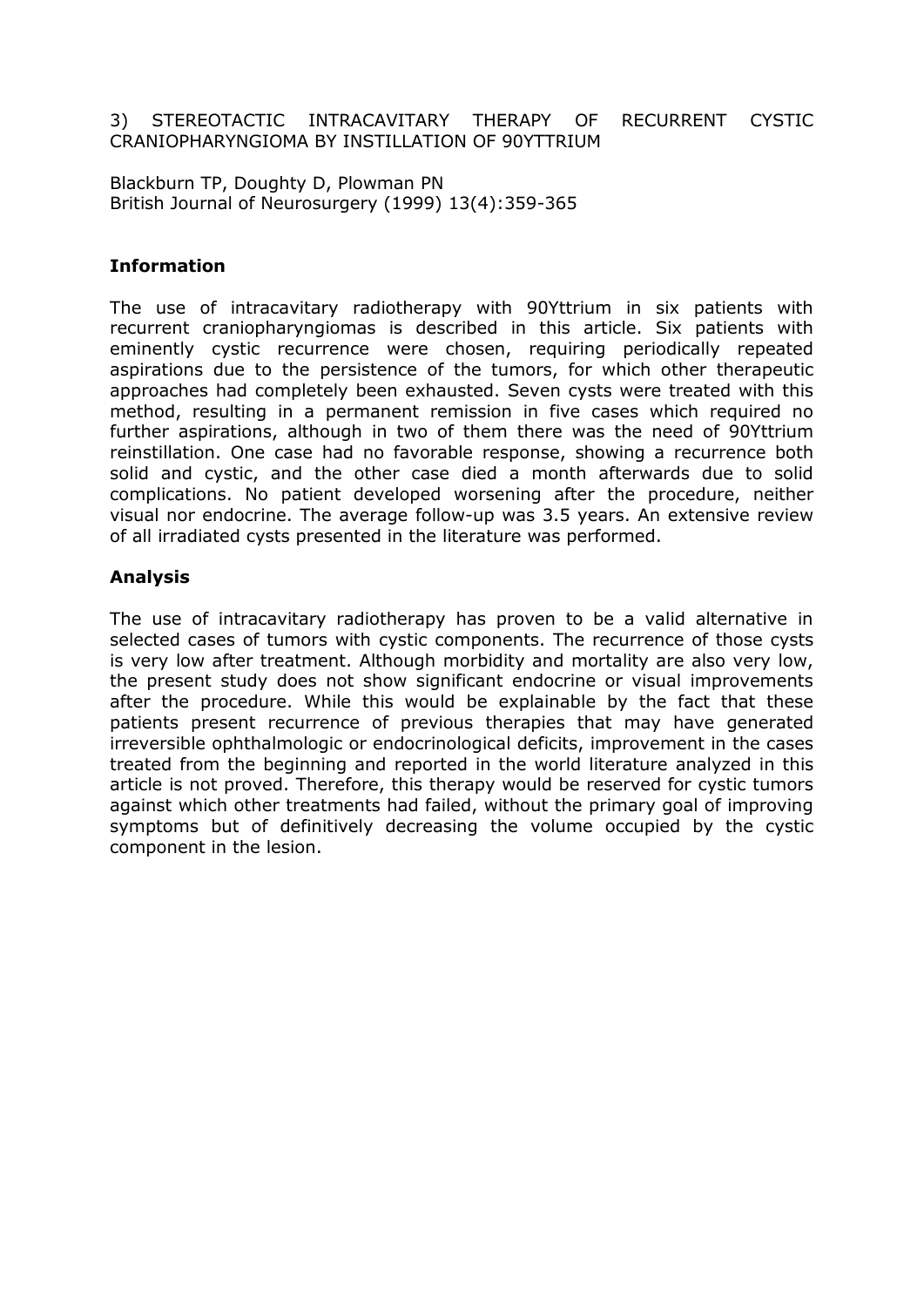4) PHASE II EVALUATION OF INTERFERON ALPHA 2A FOR PROGRESSIVE OR RECURRENT CRANIOPHARYNGIOMAS

Jakacky RI, Cohen BH, Jamison CH , Mathews VP, Arenson E, Longee DC, Hilden J, Cornelius A, Needle M, Heilman D, Boaz JC, Luersen TJ J Neurosurg (2000) 92:255-260

### **Information**

Fifteen patients, younger than 21 years old, were analyzed in this article, all of which had a progression of tumor growth evidenced in seriated MRIs. Three patients were separated from the study before finalization, which rounded the final count of assessed patient to twelve. Out of those twelve, three had a favorable response to treatment, with one complete response, one partial response and one minimal response. One patient presented visual improvement. All three cases had a predominantly cystic component. On the other hand, it was proved that three patients presented progression of the disease during therapy. Toxicity from interferon was high, causing hepatic and neurological dysfunctions that lessened when the drug was discontinued or the dose decreased.

## **Analysis**

The use of interferon against craniopharyngiomas is based on the principle that states that craniopharyngioma cells derive from the same linkage as squamous cells skin tumor, which has a favorable response to interferon. Infantile population is proved to have a favorable response to this treatment in a low percentage of cases (25%), and its high toxicity and cost do not yet warrant it for a routine utilization. However, the effects of interferon on adults, in different doses and schemes, are still to be defined.

#### **Synthesis and Comments**

Harvey Cushing, pioneer in craniopharyngioma surgery and to whom these tumors owe their name (31), was perhaps one of the first in being discouraged by only being able to perform partial resections in his 87 cases, where he performed 180 operations (35). This clearly proves the high rate of recurrence that developed in that foundational series.

Morbidity and mortality in the primary series was lowered to a nonetheless overwhelming 50% by the middle of the twentieth century (5,25,28), based on hormonal substitution therapy and the development of new surgical and anesthetic techniques. These figures caused the initial development of alternative techniques such as applied radiotherapy, by Kramer (17,18), and intracystic 32P injection, by Leksell (22), either accompanied or not by surgery being less invasive from the oncological perspective.

Largest surgical series dating the end of the 80's support a total resection as the treatment goal (12, 13, 39, 40). However, morbidity and mortality of these series are still high, as well as recurrence.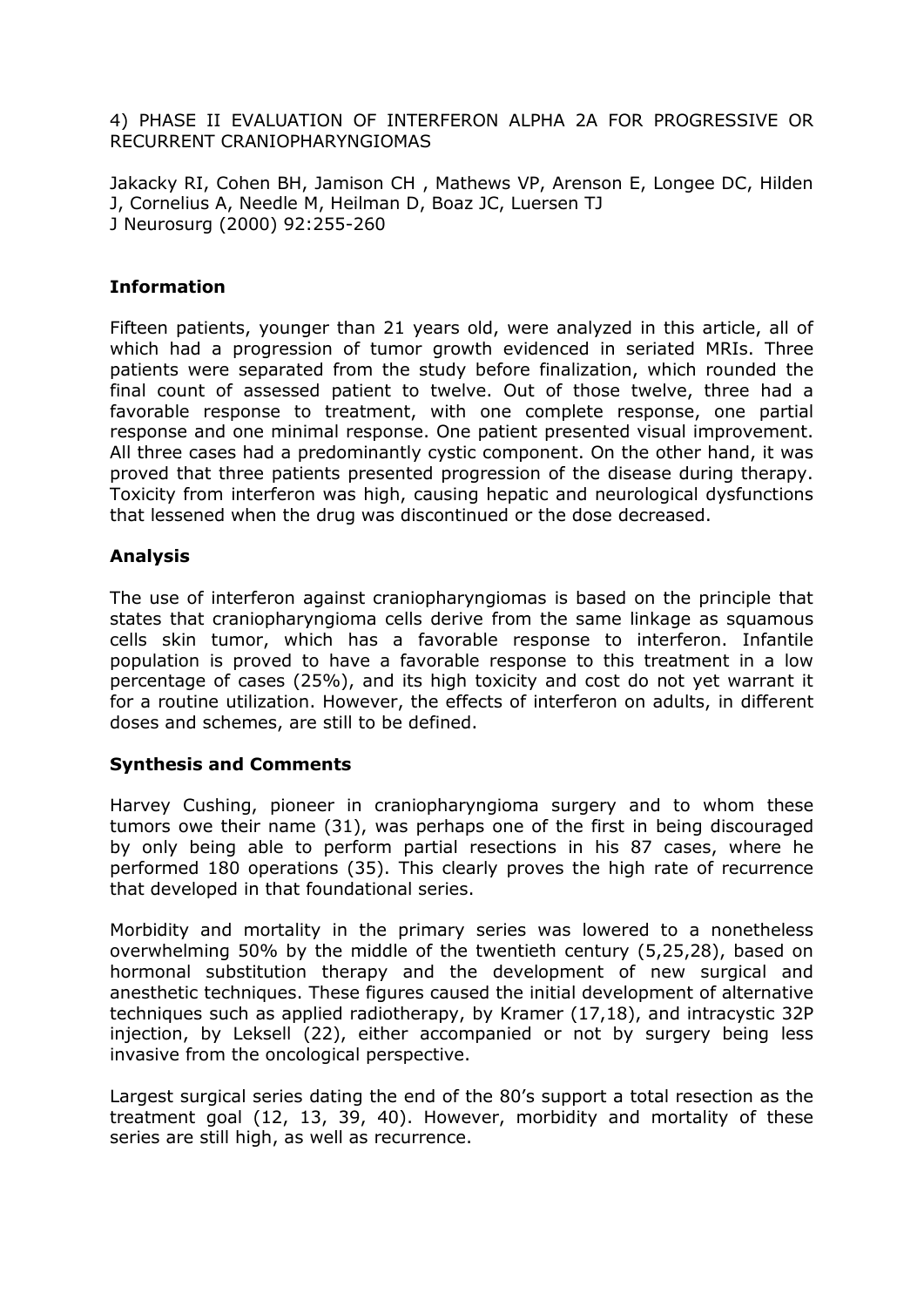Limited surgery plus radiotherapy remained a valid therapeutic alternative by the end of last century, with various series (23, 34) published in response to morbidity and mortality rates that were still present in surgical series. The authors admit excellent results from radiotherapy alone, surgery alone or radiotherapy after limited surgery, and they hold that the risk of endocrinological and ophthalmological alterations after treatment is greater with invasive surgery. In any case, the series are not large and the authors themselves accept that the groups under treatment may not necessarily be comparable because the selection of groups was not randomized.

The place of radiosurgery in the treatment of craniopharyngiomas is still to be defined (15, 30, 38). The series published up to the present are very small and a prudential follow-up period, which would allow for valid conclusions, has not yet lapsed. Lunsford suggests that the use should be restricted to tumors smaller than 20 mm placed farther than 5 mm from the optic nerves, which restricts the number of tumors that could be treated thus.

Another therapeutic alternative for craniopharyngiomas is stereotactic intracavitary brachytherapy. In all, 200 cysts have been published since the aforementioned works by Leksell, which started in 1951 and were continued by Backlund (3) with a long series. The foundation of this therapeutic approach is the local irradiation on cysts epithelium with beta particles, which have low penetration and short half-life. This causes the cysts to stop growing and require no repeated punctures to keep them evacuated anymore. It is not yet proved, as the analyzed article states, that endocrine and visual symptoms improve, at least when the cysts treated are recurrences of cysts previously treated with other therapies. In any case, cyst control reaches rates of 96% (26), and morbidity and mortality rates are really very low. Apart from the mentioned treatment possibility of monocystic recurrence, intracavitary irradiation is a viable alternative for the treatment of tumors with a significant cystic component as a first step prior to microsurgical excision or radiosurgery applied to the solid portion of the lesion.

Our initial therapeutic decision regarding craniopharyngiomas is surgery as first choice. Resection should be total in all the cases that lend to it. In any case, we prefer not to compromise the neurological and metabolic health of the patient trying to perform total resections where the tumor cannot be completely excised. Patients' evolution after subtotal or partial resection (which is technically persistence, not recurrence) is usually favorable, improving initial neurological symptomatology for years, and in some cases, definitively.

In the personal experience of the senior author(AB), in a series of 86 cases operated in the last twenty four years, a complete resection was obtained in 61.6% of the adult, and 69% of the pediatric population. In those cases where a total resection could be made, 76% remain free of tumor for five years, meanwhile only 40% of the subtotal resection remain free of tumor recurrence for the same period of time.

Alternative therapeutic approaches to surgery, such as radiotherapy, brachytherapy and radiosurgery, are excellent supplements to keep recurrence and persistence under control, and even healing in some cases. The ceiling quoted by Fahlbusch (10) of a maximum of 60-80% of good results with total